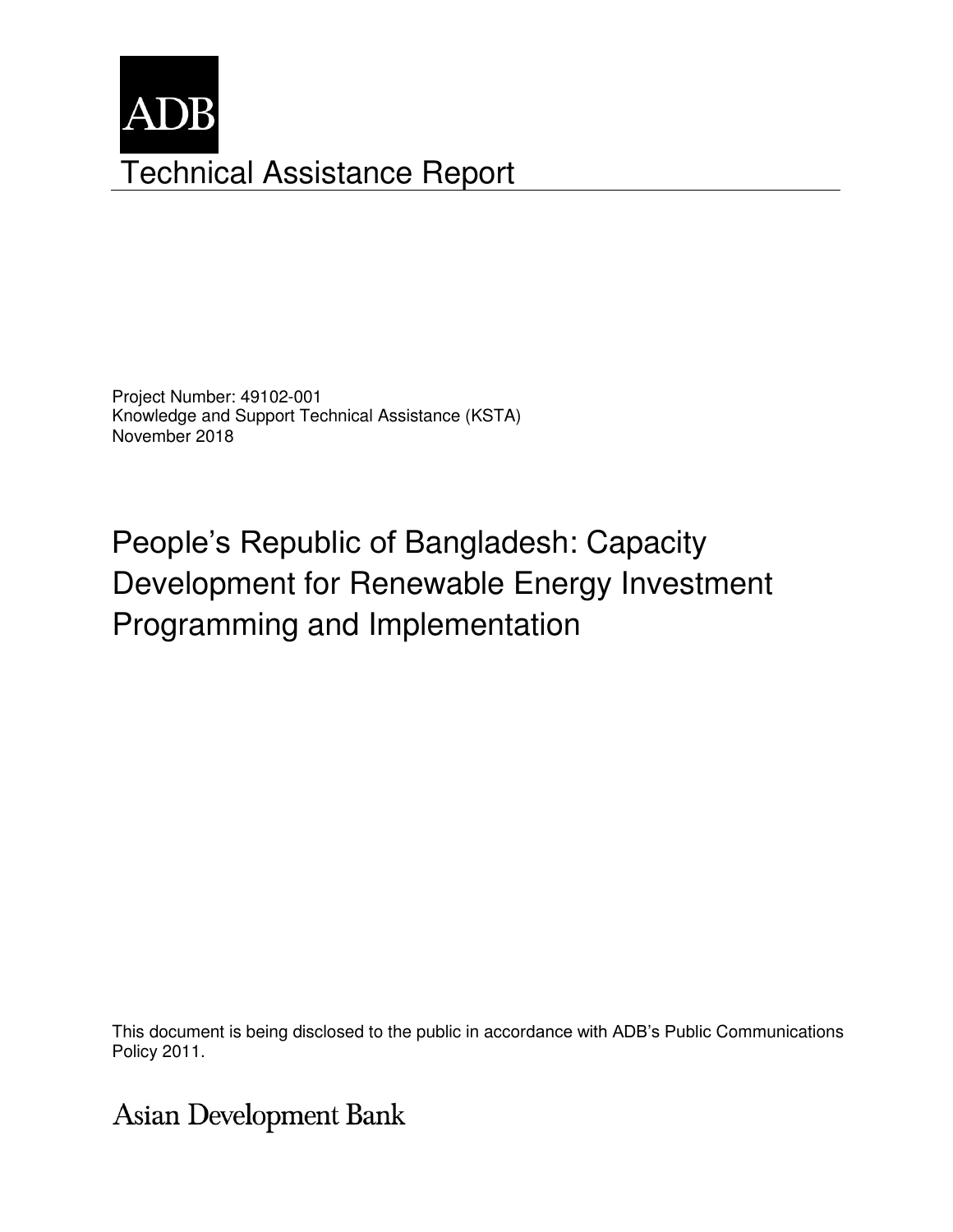### **CURRENCY EQUIVALENTS**

(as of 10 October 2018)

| Currency unit | $\overline{\phantom{m}}$ | taka (Tk)  |
|---------------|--------------------------|------------|
| Tk1.00        | $=$                      | \$0.011933 |
| \$1.00        | $=$                      | Tk83.80    |

### **ABBREVIATIONS**

| <b>ACEF</b> | Asian Clean Energy Fund |
|-------------|-------------------------|
| <b>ADB</b>  | Asian Development Bank  |
| <b>CTF</b>  | Clean Technology Fund   |
| <b>GDP</b>  | gross domestic product  |
| <b>MW</b>   | megawatt                |
| TA          | technical assistance    |
|             |                         |

### **NOTES**

- (i) The fiscal year (FY) of the Government of Bangladesh and its agencies ends on 30 June. "FY" before a calendar year denotes the year in which the fiscal year ends, e.g., FY2018 ends on 30 June 2018.
- (ii) In this report, "\$" refers to United States dollars.

| Hun Kim, South Asia Department (SARD)                                                                                                                                                                                     |
|---------------------------------------------------------------------------------------------------------------------------------------------------------------------------------------------------------------------------|
|                                                                                                                                                                                                                           |
| Priyantha Wijayatunga, Energy Division, SARD                                                                                                                                                                              |
| Hongwei Zhang, Senior Finance Specialist (Energy), SARD<br>Isabel Borcena, Operations Assistant, SARD<br>Dae Kyeong Kim, Senior Energy Specialist (Smart Grids), Sustainable<br>Development and Climate Change Department |
|                                                                                                                                                                                                                           |

In preparing any country program or strategy, financing any project, or by making any designation of or reference to a particular territory or geographic area in this document, the Asian Development Bank does not intend to make any judgments as to the legal or other status of any territory or area.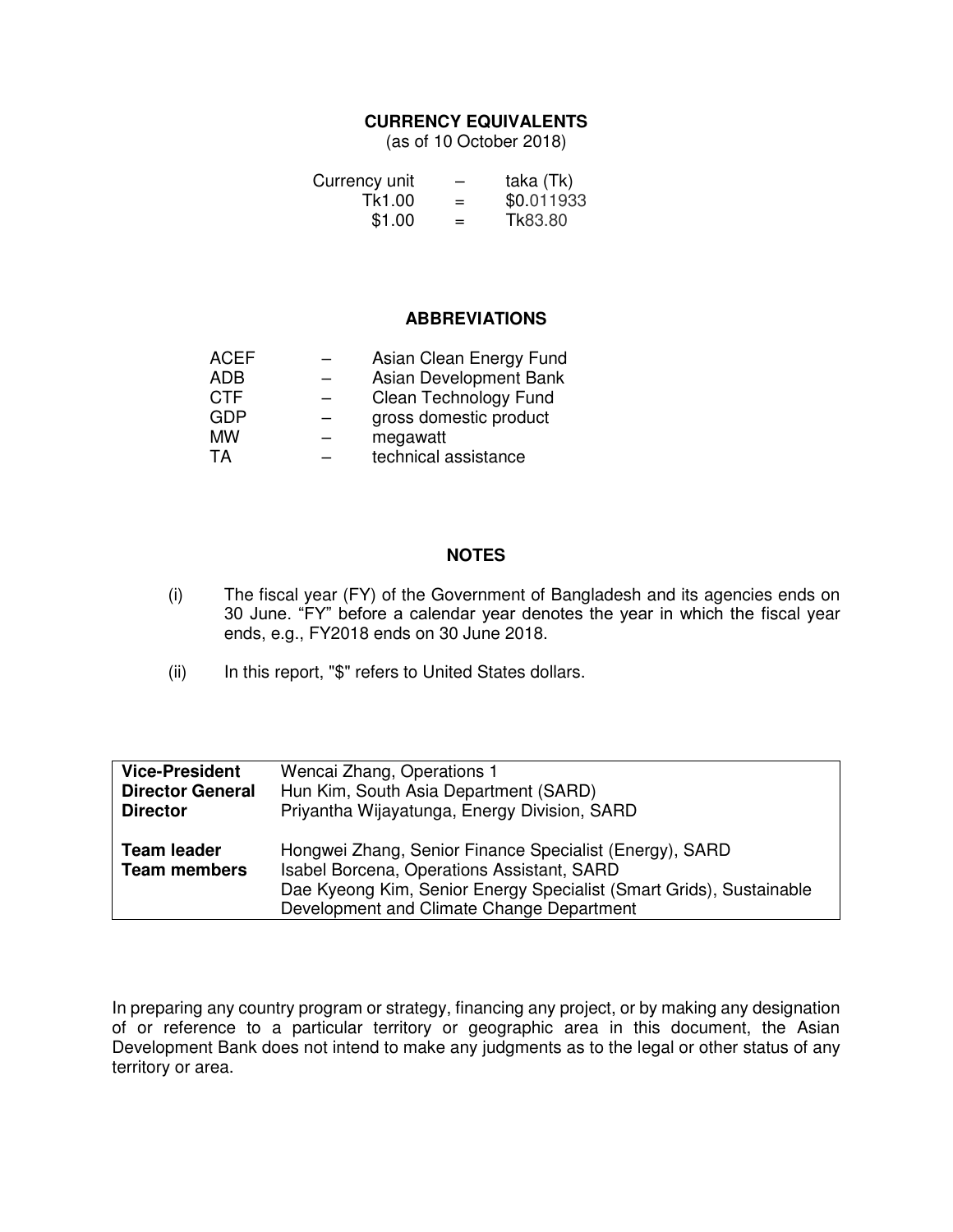# **CONTENTS**

|      |                   |                                                        | Page           |
|------|-------------------|--------------------------------------------------------|----------------|
|      |                   | KNOWLEDGE AND SUPPORT TECHNICAL ASSISTANCE AT A GLANCE |                |
| I.   |                   | <b>INTRODUCTION</b>                                    |                |
| Ш.   | <b>ISSUES</b>     |                                                        |                |
| III. |                   | THE TECHNICAL ASSISTANCE                               | 2              |
|      | А.                | Impact and Outcome                                     | 2              |
|      | В.                | Outputs, Methods, and Activities                       | 2              |
|      | C.                | Cost and Financing                                     | 3              |
|      | D.                | <b>Implementation Arrangements</b>                     | $\overline{4}$ |
| IV.  |                   | THE PRESIDENT'S DECISION                               | 5              |
|      | <b>APPENDIXES</b> |                                                        |                |
| 1.   |                   | Design and Monitoring Framework                        | 6              |
| 2.   |                   | Cost Estimates and Financing Plan                      | 8              |
| 3.   |                   | <b>List of Linked Documents</b>                        | 9              |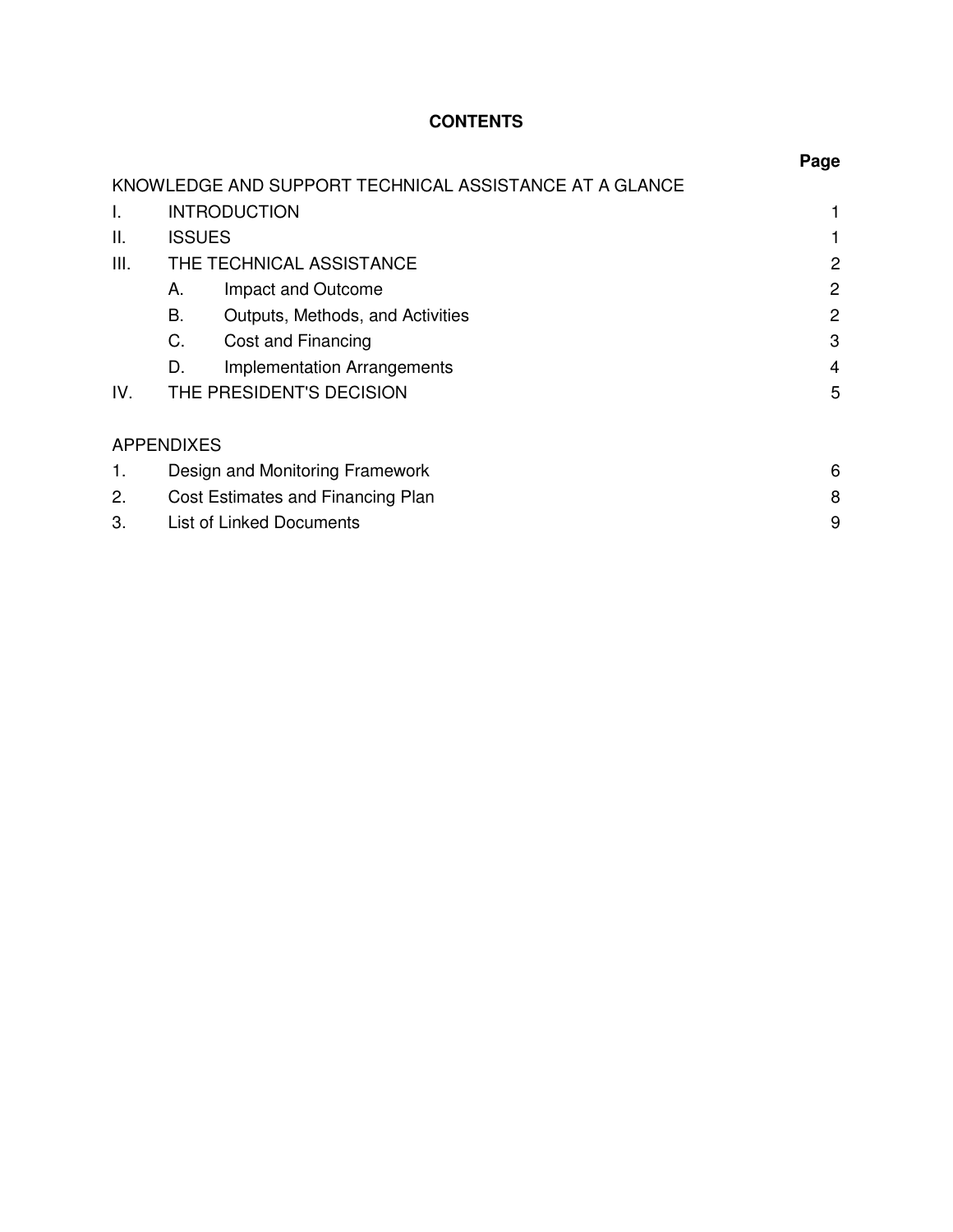## **KNOWLEDGE AND SUPPORT TECHNICAL ASSISTANCE AT A GLANCE**

| 1. | <b>Basic Data</b>                                                                              |                                                                                                               |                                        | Project Number: 49102-001                             |      |
|----|------------------------------------------------------------------------------------------------|---------------------------------------------------------------------------------------------------------------|----------------------------------------|-------------------------------------------------------|------|
|    | <b>Project Name</b>                                                                            | Capacity Development for Renewable<br>Energy Investment Programming and<br>Implementation                     | <b>Department/Division</b>             | SARD/SAEN                                             |      |
|    | <b>Nature of Activity</b>                                                                      | Capacity Development, Research and<br>Development                                                             | <b>Executing Agency</b>                | Power Div-Min of Power, Energy<br>& Mineral Resources |      |
|    | <b>Modality</b>                                                                                | Regular                                                                                                       |                                        |                                                       |      |
|    | <b>Country</b>                                                                                 | Bangladesh                                                                                                    |                                        |                                                       |      |
|    | 2. Sector                                                                                      | Subsector(s)                                                                                                  |                                        | <b>ADB Financing (\$ million)</b>                     |      |
|    |                                                                                                |                                                                                                               |                                        | <b>Total</b>                                          | 0.00 |
| 3. | <b>Strategic Agenda</b>                                                                        | <b>Subcomponents</b>                                                                                          | <b>Climate Change Information</b>      |                                                       |      |
|    | Inclusive economic<br>growth (IEG)<br>Environmentally<br>sustainable growth<br>(ESG)           | Pillar 1: Economic opportunities,<br>including jobs, created and expanded<br>Urban environmental improvement  | Climate Change impact on the Project   |                                                       | Low  |
| 4. | <b>Drivers of Change</b>                                                                       | <b>Components</b>                                                                                             | <b>Gender Equity and Mainstreaming</b> |                                                       |      |
|    | Governance and<br>capacity development<br>(GCD)<br>Knowledge solutions                         | Institutional development<br>Application and use of new knowledge                                             | Some gender elements (SGE)             |                                                       |      |
|    | (KNS)<br>Partnerships (PAR)                                                                    | solutions in key operational areas<br>Official cofinancing<br><b>Private Sector</b><br>Regional organizations |                                        |                                                       |      |
|    | Private sector<br>development (PSD)                                                            | Promotion of private sector<br>investment                                                                     |                                        |                                                       |      |
| 5. | <b>Poverty and SDG Targeting</b>                                                               |                                                                                                               | <b>Location Impact</b>                 |                                                       |      |
|    | Geographic Targeting<br><b>Household Targeting</b><br><b>SDG Targeting</b><br><b>SDG Goals</b> | No<br>No<br>Yes<br>SDG7, SDG13                                                                                | Not Applicable                         |                                                       |      |
| 6. | <b>Risk Categorization</b>                                                                     | Low                                                                                                           |                                        |                                                       |      |
| 7. | <b>Safeguard Categorization</b>                                                                | Safeguard Policy Statement does not apply                                                                     |                                        |                                                       |      |
| 8. | <b>Financing</b>                                                                               |                                                                                                               |                                        |                                                       |      |
|    | <b>Modality and Sources</b>                                                                    |                                                                                                               |                                        | Amount (\$ million)                                   |      |
|    | <b>ADB</b>                                                                                     |                                                                                                               |                                        |                                                       | 0.00 |
|    | None                                                                                           |                                                                                                               |                                        |                                                       | 0.00 |
|    | Cofinancing                                                                                    |                                                                                                               |                                        |                                                       | 1.90 |
|    | Partnership Facility (Full ADB Administration)                                                 | Asian Clean Energy Fund under the Clean Energy Financing                                                      |                                        |                                                       | 1.50 |
|    |                                                                                                | Clean Technology Fund (Full ADB Administration)                                                               |                                        |                                                       | 0.40 |
|    | Counterpart                                                                                    |                                                                                                               |                                        |                                                       | 0.00 |
|    | None                                                                                           |                                                                                                               |                                        |                                                       | 0.00 |
|    | <b>Total</b>                                                                                   |                                                                                                               |                                        |                                                       | 1.90 |
|    | <b>Currency of ADB Financing: USD</b>                                                          |                                                                                                               |                                        |                                                       |      |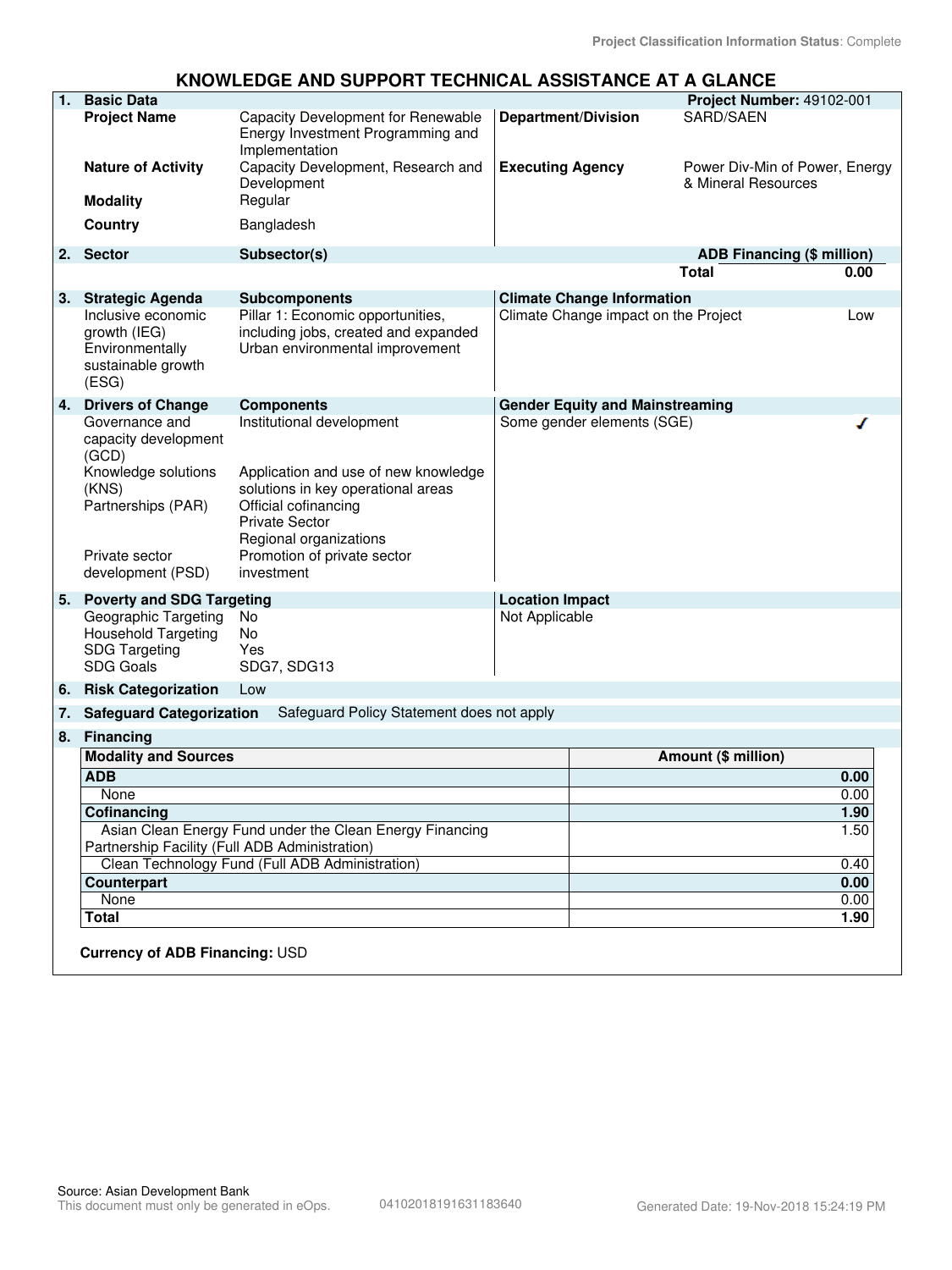## **I. INTRODUCTION**

1. The knowledge and support technical assistance (TA) to Bangladesh's energy agencies is envisaged to assess floating solar photovoltaic power potential, develop an investment plan covering solar PV, wind, biomass, and other renewable energy resources that complements both the government's climate change commitments and energy sector interventions by the Asian Development Bank (ADB).<sup>1</sup> Also, the TA intends to strengthen the capacity of the energy agencies and other stakeholders in large-scale renewable energy project planning and implementation. The TA is listed in the country operations business plan for Bangladesh, 2019–2021.<sup>2</sup>

## **II. ISSUES**

2. Bangladesh has achieved sustained economic growth over the past decade. The gross domestic product (GDP) grew at an average of 6.3% during the Sixth Five-Year Plan period (2011–2015). The country's Seventh Five-Year Plan, 2016–2020 aims to achieve an average annual GDP growth of 7.4% and has achieved GDP growth of 7.3% in 2017. The power sector has made significant progress in sustaining the economic growth. As of June 2018, the country's installed power generation capacity stood at 18,753 megawatts (MW), compared with 4,942 MW in 2009.<sup>3</sup> Bangladesh peak power demand exceeded 12,644 MW in 2017 from 11,405 MW in 2016, and is growing at a rate of 10.9% annually.<sup>4</sup> As of July 2018, 90% of the population has access to electricity, compared with 60% in 2012. The government's Vision 2021 aims at "Electricity for All" and achieving an installed generation capacity of 20,000 MW by 2021.

3. As Bangladesh relies largely on indigenous natural gas to generate electricity, long-term energy security and the need to diversify its fuel mix are major challenges for the power sector. Currently, natural gas accounts for 62% of electricity generation, diesel and furnace oil for almost 30%, and renewable energy (including hydropower) for less than 3%. In the absence of major gas field discoveries, the country faces acute shortage of natural gas in the next 7–8 years. Natural gas supply constraints have already curtailed the operations of some power plants, increasing dependence on imported oil (mostly furnace oil and diesel). Hence, there is a pressing need to plan and diversify the fuel mix to minimize fossil fuel use for power generation.

4. Due to strong economic growth over the past few years, power demand continues to outpace supply and is expected to exceed 20,000 MW by 2025 and 45,000 MW by 2040. To meet the growing power demand sustainably, the revised 2016 Power System Master Plan set targets for a generation mix by 2041 of 35% gas, 35% coal, 15% cross-border imports (including renewable energy), 10% nuclear, and 5% oil. Due to depletion of domestic gas reserves, the future gas supply will depend on imported liquefied natural gas. Bangladesh has probable coal reserves of up to 3,300 million tons but has yet to make any strategic decision about using domestic coal resources, mainly due to environment and social concerns. Hence, future coal generation in Bangladesh will depend on imported coal. The country's first nuclear unit of 1,200 MW capacity is expected to start operating by 2024, while the second unit of 1,200 MW is to be commissioned in 2025.

 $\overline{a}$ 1 The renewable energy investment plan will include strategies and pipelines for deployment of solar, wind, and biomass energy resources.

<sup>2</sup> ADB. 2018. *Country Operations Business Plan: Bangladesh, 2019–2021*. Manila.

<sup>3</sup> Bangladesh Power Development Board. Present Installed Generation Capacity (MW) as of 5 June 2018. [http://www.bpdb.gov.bd/bpdb/index.php?option=com\\_content&view=article&id=5&Itemid=6.](http://www.bpdb.gov.bd/bpdb/index.php?option=com_content&view=article&id=5&Itemid=6)

<sup>4</sup> Bangladesh Power Development Board. *Annual Report 2016-2017.* 17 August 2017. http://www.bpdb.gov.bd/bpdb\_new/index.php/site/annual\_reports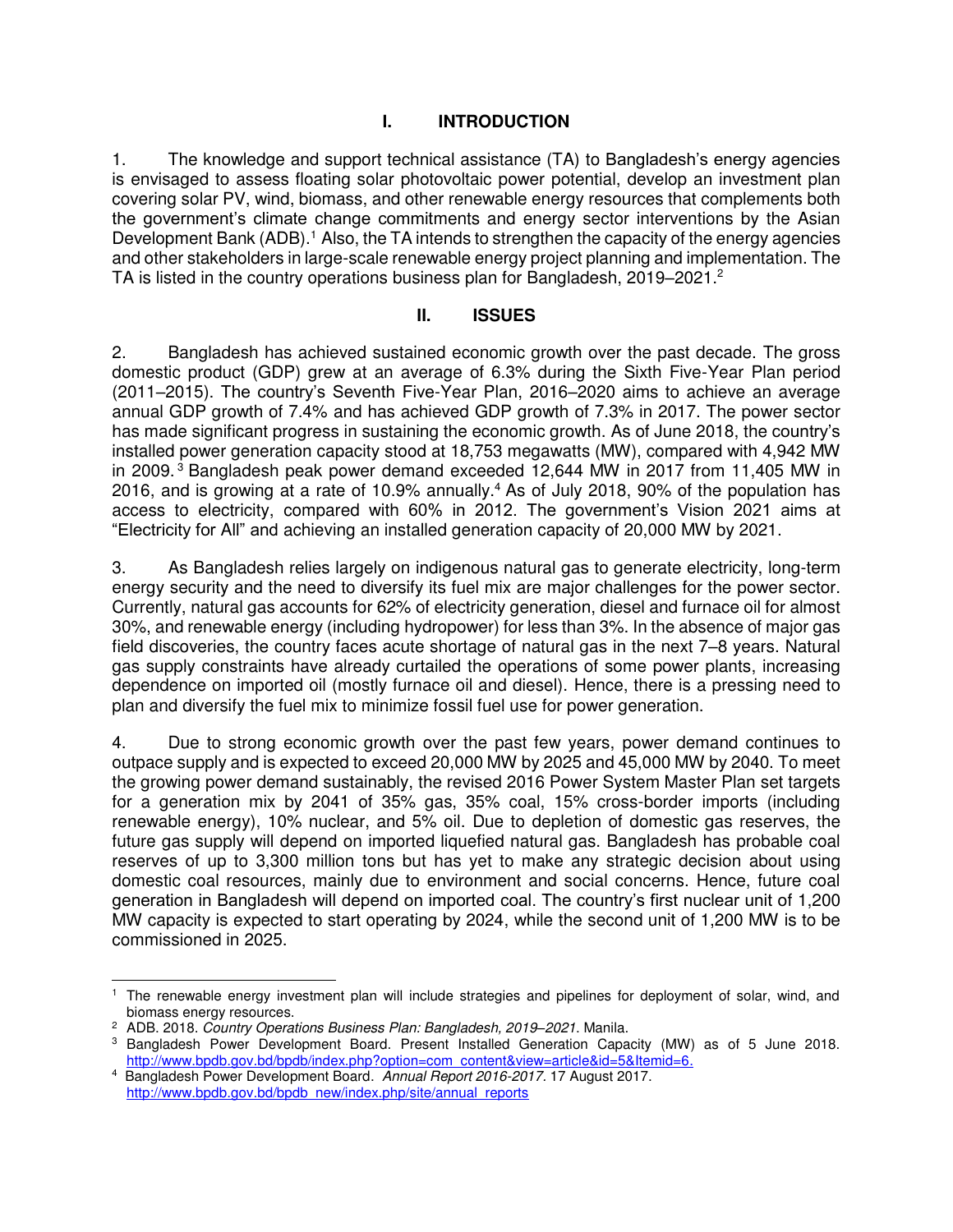5. Bangladesh's renewable energy potential is estimated at 3,666 MW, including potential solar energy of 2,680 MW—1,400 MW from solar parks, 635 MW from solar rooftops, 100 MW from solar home systems, and 545 MW from solar photovoltaic pumping for irrigation—along with 637 MW from wind, 275 MW from biomass, 10 MW from biogas, 60 MW from small hydro, 3 MW from mini grid and micro grid, and 1 MW from waste to energy.<sup>5</sup> Bangladesh has been slow in developing renewable energy, despite the country's 2008 Renewable Energy Policy, and Bangladesh Vision 2021's plan to generate up to 10% of its power from renewable energy by 2021, and the government's 500 MW Solar Power Initiative. Land acquisition has been a major hurdle in developing utility scale solar photovoltaic power plants, as existing land policy restricts the use of agricultural land for large solar power plants. The government has encouraged private sector participation in renewable energy development through competitive bidding and unsolicited proposals. Multiple expressions of interests from private sector developers to invest in solar power projects for generating approximately 900 MW have been signed, but only a few of the proposed solar power projects have advanced due to land constraints and inability to reach financial closure.

6. The Government of Bangladesh is committed to meeting its Nationally Determined Contributions under the Paris Climate Accord, which includes reducing greenhouse gas emissions by 5% by 2030 from the business-as-usual case. To meet this target, up to 1,000 MW of solar power installation is planned for medium-term development. However, given land constraints and the government's policy to retain as much land as possible for agriculture, utility scale solar photovoltaic power plants can be constructed only on marginal land, which poses big challenges for future scaling up. Floating solar photovoltaic power system is an ideal solution for Bangladesh as they do not compete with agricultural land, do not suffer from efficiency penalties caused by high ambient temperatures, and can be quickly deployed and built in stages. <sup>6</sup> Bangladesh has large water reservoirs, but the potential of floating solar photovoltaic power has not yet been fully mapped. Some development partners are currently supporting wind and biomass resource mapping, while investment plans for strategic deployment of renewable resources are lacking.

## **III. THE TECHNICAL ASSISTANCE**

## **A. Impact and Outcome**

7. The TA is aligned with the following impact: share of renewable energy for sustainable power supply of Bangladesh increased.<sup>7</sup> The TA will have the following outcome: capacity of government agencies and other stakeholders for large-scale renewable energy investment planning and implementation strengthened.<sup>8</sup>

## **B. Outputs, Methods, and Activities**

8. **Output 1: Potential for floating solar photovoltaic power assessed.** The TA will assess the country's floating solar photovoltaic potential and identify candidate project sites that

 5 Government of Bangladesh, Ministry of Power, Energy and Mineral Resources. 2016. *Power System Master Plan 2016*. Dhaka.

 $^6\,$  There are over 70 floating solar photovoltaic systems operating worldwide. The largest one, a 100 MW grid connected floating solar photovoltaic system, is in the People's Republic of China. Other floating solar photovoltaic plants range from 2.5 MW to 40 MW, located in Belgium, Japan, the Republic of Korea, and the United Kingdom. The Government of Singapore has tendered the construction of two floating solar photovoltaic plants on the Tengeh (50.0 MW) and Upper Pierce (6.7 MW) reservoirs.

<sup>7</sup> Government of Bangladesh, Ministry of Planning. 2015. *Bangladesh Seventh Five-Year Plan, FY2016–FY2020.* Dhaka.

<sup>&</sup>lt;sup>8</sup> The design and monitoring framework is in Appendix 1.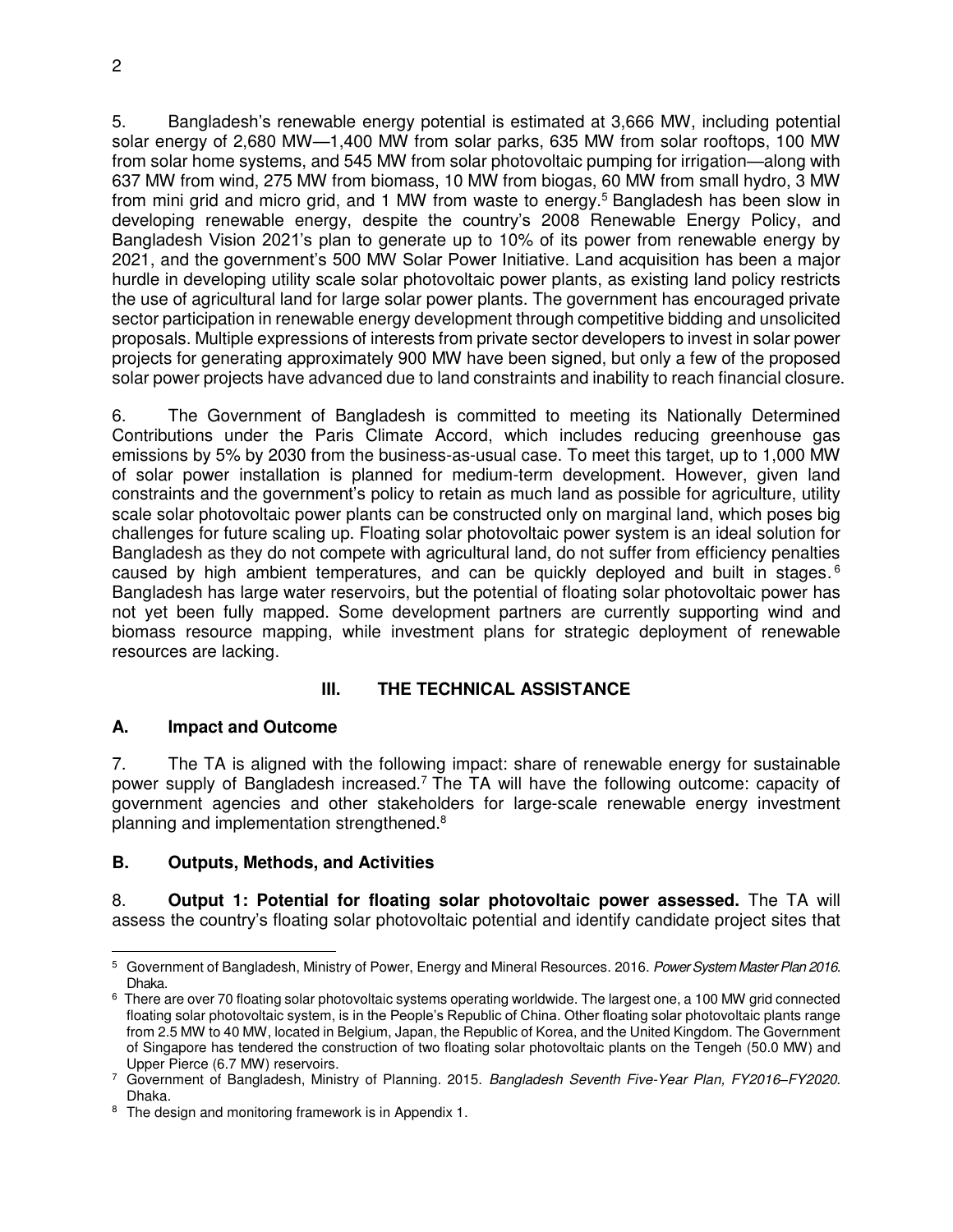are technically, economically, and financially viable for physical investments by public and private sectors.

9. **Output 2: Projects for deployment of other renewable energy resources identified.** The TA will help identify suitable project sites for deployment of wind, biomass, and/or other renewable energy resources. It will also develop commercially viable business models that can be readily replicated and scaled up in the near term**.** 

10. **Output 3: Grid impact assessment completed**. The TA will carry out a grid impact study to analyze the impact of variable renewable energy coming into the grid at the selected project sites and formulate appropriate mitigation measures to ensure efficient operation of the transmission grid. This exercise will be linked to output 5 as the TA will provide training to the Power Grid Corporation of Bangladesh to perform similar studies in the future, including softwarebased modeling and/or simulation of typical scenarios, as well as system operation training for more effective scheduling, forecasting, and planning.

11. **Output 4: Updated grid code and operational guidelines proposed.** The TA will update the existing grid code and operating guidelines to facilitate power system expansion using a variety of generation sources from renewable energy. Ensuring smooth operations will require the use of intelligent energy network technology including next-generation supervisory control and data acquisition systems, energy storage, and other high-level technology for renewable energy integration, optimization and control. This output will help address the necessary grid code updates, specifically automatic frequency control, voltage control, economic dispatching, crosscountry interconnections, tariff structures to incentivize generators for grid frequency and power factor control, and demand forecasting and generation planning (including prescribing penalties for noncompliance).

12. **Output 5: Institutional capacity strengthened.** The TA will provide training to the energy agencies and other stakeholders to strengthen their knowledge and capacity in renewable energy investment planning and implementation. This includes, but is not limited to, orientation on (i) large-scale renewable energy development and associated environmental issues, (ii) integration of variable renewable energy into the grid, (iii) intelligent energy management systems ("smart grid"), (iv) floating solar power systems, (v) new business models for renewable energy development and innovative financing mechanisms, and (vi) renewable energy prospects for employing innovative technology.

# **C. Cost and Financing**

13. The TA is estimated to cost \$2,337,000, of which \$1,500,000 will be financed on a grant basis by the Asian Clean Energy Fund under the Clean Energy Financing Partnership Facility (ACEF) and \$400,000 will be financed on a grant basis by the Clean Technology Fund (CTF), both administered by ADB.<sup>9</sup> The key expenditure items are listed in Appendix 2.

14. ACEF resources will be earmarked for delivering outputs 1, 3, 4, and 5. The ineligible expenditures of ACEF funding include (i) purchase of vehicles, (ii) salaries for civil servants, (iii) foreign travel, (iv) scholarships or long internships, (v) detailed engineering design, (vi) civil works and other related expenses, and (vii) those under ADB's List of Ineligible Items (or Negative List) and Prohibited Investment Activities List.

 $\overline{a}$ <sup>9</sup> The Asian Clean Energy Fund was established by the Government of Japan.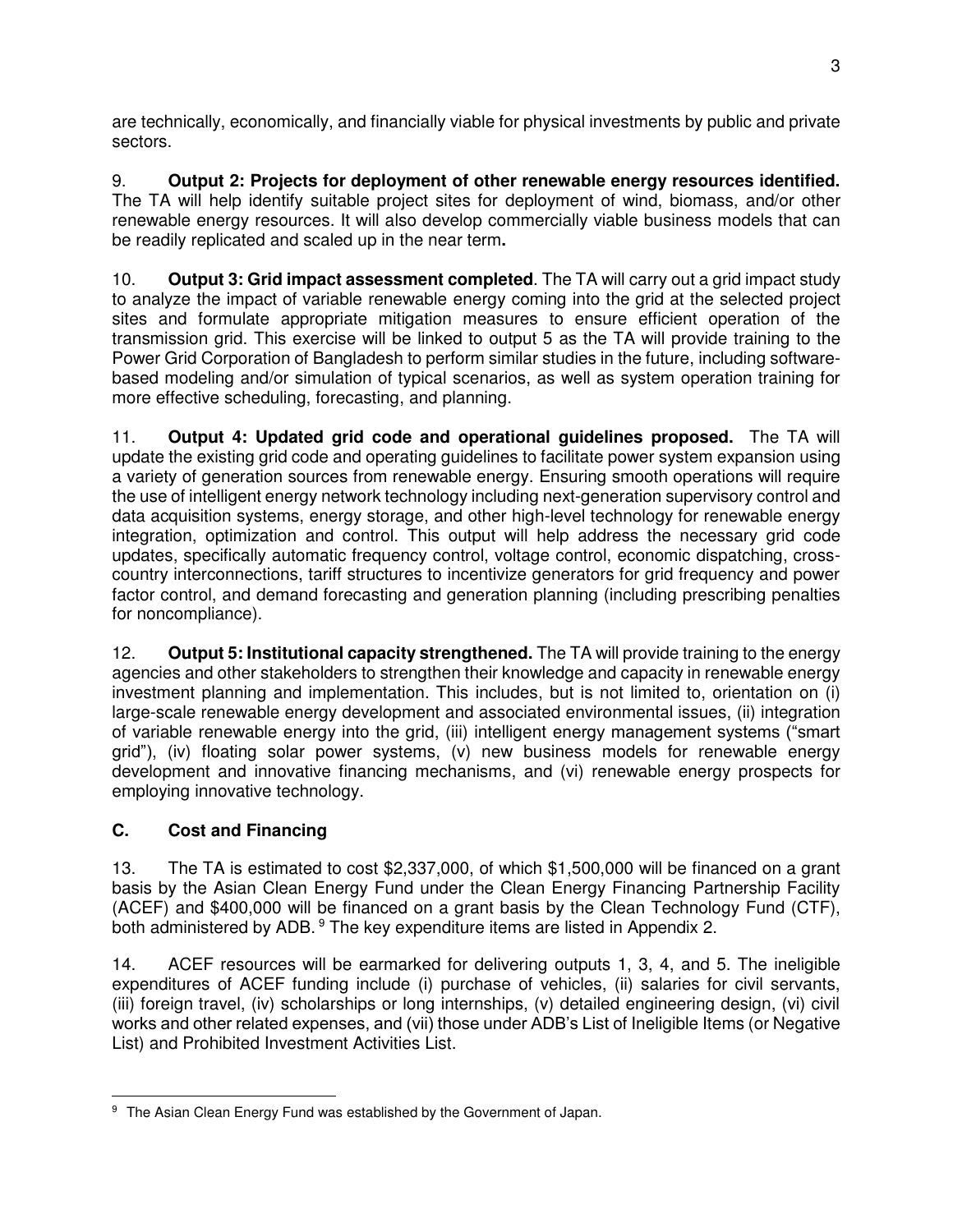15. CTF resources will be ringfenced for supporting output 2. The ineligible expenditures of CTF funding include (i) salaries for civil servants in recipient countries hired as consultants or otherwise, (ii) purchase of vehicles, (iii) foreign training and study tours, and (iv) salaries and travel of multilateral development banks staff and consultants.

16. The government will provide counterpart support in the form of data, counterpart staff, office space, and other in-kind contributions.

## **D. Implementation Arrangements**

17. The Energy Division of ADB's South Asia Department will administer the TA. The implementation arrangements are summarized in the table below.

| piccaon Anangements              |                                                                           |               |                                |
|----------------------------------|---------------------------------------------------------------------------|---------------|--------------------------------|
| <b>Aspects</b>                   | <b>Arrangements</b>                                                       |               |                                |
| Indicative implementation period | November 2018-December 2020                                               |               |                                |
| Executing agency                 | Power Division, Ministry of Power, Energy and Mineral Resources           |               |                                |
| Implementing agencies            | (i) BPDB; (ii) SREDA; and (iii) PGCB                                      |               |                                |
|                                  | BPDB will play the principal role in the implementation and               |               |                                |
|                                  | supervision of the TA. <sup>a</sup>                                       |               |                                |
| Consultants                      | To be selected and engaged by ADB                                         |               |                                |
|                                  | Consulting firms: Quality-based                                           |               | 3 contracts, international, 81 |
|                                  | selection                                                                 | person-months |                                |
|                                  | Individual: individual selection                                          |               | 3 contracts, international, 13 |
|                                  |                                                                           | person-months |                                |
| Procurement <sup>b</sup>         | To be procured by ADB in accordance with the ADB Procurement              |               |                                |
|                                  | Policy (2017, as amended from time to time) and its associated            |               |                                |
|                                  | project administration instructions and/or staff instructions             |               |                                |
|                                  | Procurement of design, supply,                                            | 1 contract    | \$135,000                      |
|                                  | delivery and installation of four                                         |               |                                |
|                                  | solar measurement masts                                                   |               |                                |
|                                  | (solar met-mast)                                                          |               |                                |
|                                  | Procurement of design, supply,                                            | 1 contract    | \$60,000                       |
|                                  | delivery and installation of two                                          |               |                                |
|                                  | wind measurement                                                          |               |                                |
|                                  | meteorological masts (wind                                                |               |                                |
|                                  | met-mast)                                                                 |               |                                |
|                                  | To be procured by consultants using RFQ method in accordance with         |               |                                |
|                                  | the ADB Procurement Policy<br>Procurement of information                  |               |                                |
|                                  | technology software by RFQ                                                | 3 contracts   | \$15,000                       |
|                                  | method                                                                    |               |                                |
| Advance contracting and          | Not applicable                                                            |               |                                |
| retroactive financing            |                                                                           |               |                                |
| Disbursement                     | The TA resources will be disbursed following ADB's Technical              |               |                                |
|                                  |                                                                           |               |                                |
|                                  | Assistance Disbursement Handbook (2010, as amended from time to<br>time). |               |                                |
|                                  | The TA is financed by the Asian Clean Energy Fund under the Clean         |               |                                |
|                                  | Energy Financing Partnership Facility and the Clean Technology            |               |                                |
|                                  | Fund. Disbursements under the TA will be made based on the distinct       |               |                                |
|                                  | outputs supported by each resource as mentioned in paragraphs 14          |               |                                |
|                                  | and 15.                                                                   |               |                                |

| <b>Implementation Arrangements</b> |  |
|------------------------------------|--|
|------------------------------------|--|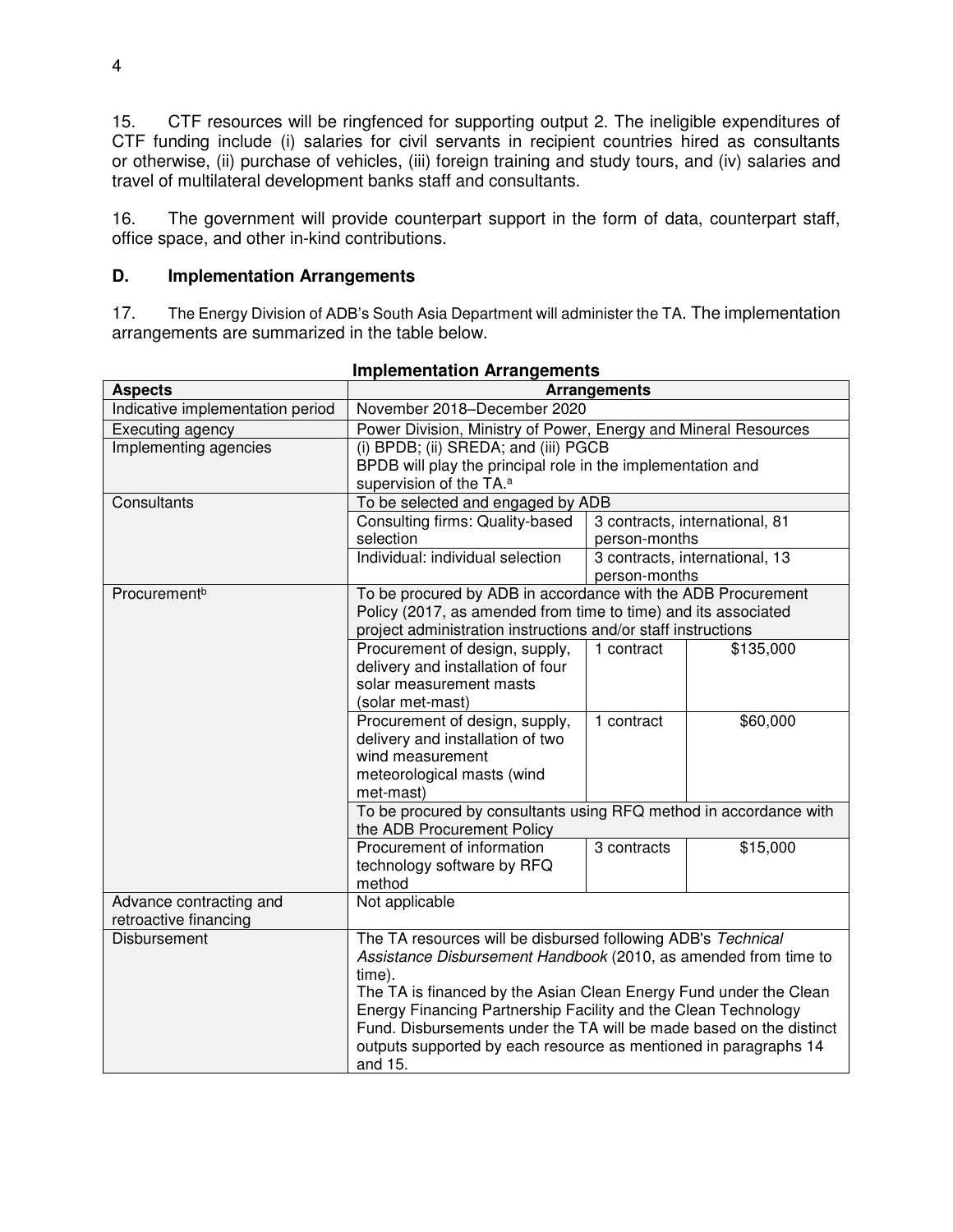| <b>Aspects</b>             | <b>Arrangements</b>                                                |
|----------------------------|--------------------------------------------------------------------|
| Asset turnover or disposal | Fixed assets and information technology software purchased from TA |
| arrangement upon TA        | resources will be turned over to the executing agency and          |
| completion                 | implementing agencies before or upon TA completion.                |

ADB = Asian Development Bank, BPDB = Bangladesh Power Development Board, PGCB = Power Grid Company of Bangladesh, RFQ = requests for quotation, SREDA = Sustainable and Renewable Energy Development Authority, TA = technical assistance.

<sup>a</sup> BPDB is responsible for output 1 in association with SREDA; SREDA is responsible for output 2; and PGCB is responsible for output 3 and 4. The Power Division and all other stakeholders will be involved in output 5.

<sup>b</sup> Procurement Plan (accessible from the list of linked documents in Appendix 3). Source: Asian Development Bank.

18. **Consulting services.** ADB will engage consultants funded by ACEF following the ADB Procurement Policy (2017, as amended from time to time) and its associated project administration instructions and/or staff instructions.<sup>10</sup> ADB will engage consultants funded by CTF following universal procurement policy. Individual consultants will be recruited through open competitive bidding process. Given that the envisaged assignments are highly specialized, consulting firms will be recruited following open competitive bidding procedures, guided by qualitybased selection method.

19. **ADB's procurement.** <sup>11</sup> The Energy Division of ADB's South Asia Department will be responsible for procuring four solar measurement masts and two wind measurement meteorological masts for data collection. Procurement funded by ACEF will follow the ADB Procurement Policy and Procurement Regulations for ADB Borrowers (2017, as amended from time to time) and its associated project administration instructions. Procurement funded by CTF will follow universal procurement policy.

20. **Cofinancier requirements.** Consultants are responsible for the timely delivery of the envisaged outputs. The Energy Division of ADB's South Asia Department will update project records quarterly in eOperations on Project Performance Monitoring and conduct review missions every 6 months during implementation and report progress annually to ACEF and CTF fund manager respectively.

## **IV. THE PRESIDENT'S DECISION**

21. The President, acting under the authority delegated by the Board, has approved (i) the Asian Development Bank (ADB) administering technical assistance not exceeding the equivalent of \$1,500,000 to be financed on a grant basis by the Asian Clean Energy Fund under the Clean Energy Financing Partnership Facility; and (ii) ADB administering technical assistance not exceeding the equivalent of \$400,000 to be financed on a grant basis by the Clean Technology Fund to the Government of Bangladesh for Capacity Development for Renewable Energy Investment Programming and Implementation, and hereby reports this action to the Board.

 $\overline{a}$ <sup>10</sup> Outline Terms of Reference for Consultants (accessible from the list of linked documents in Appendix 3).

<sup>11</sup> Procurement Plan (accessible from the list of linked documents in Appendix 3).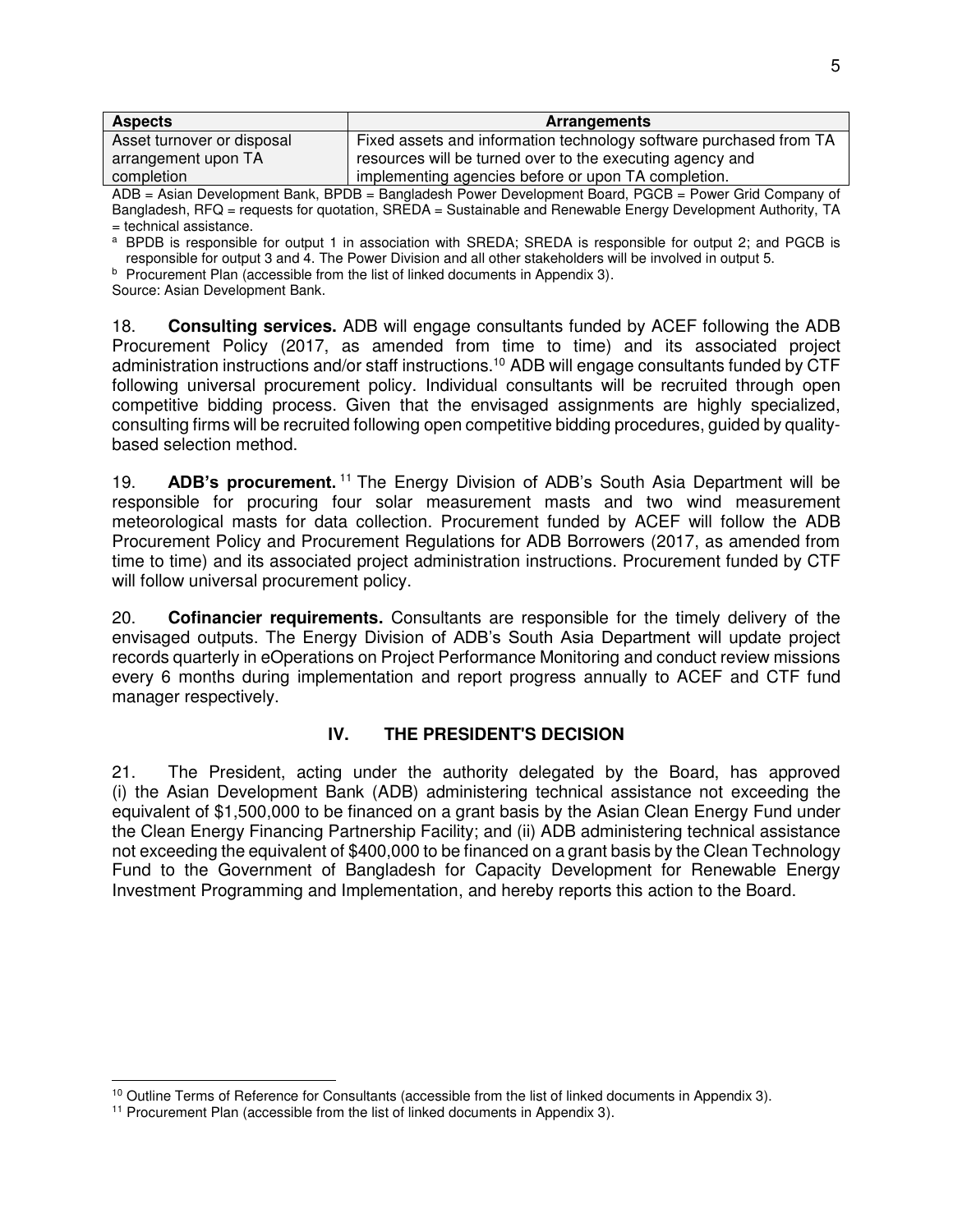# **DESIGN AND MONITORING FRAMEWORK**

| Impacts the TA is Aligned with<br>Five-Year Plan, FY2016-FY2020) <sup>a</sup>                                                                                                                      | Share of renewable energy for sustainable power supply of Bangladesh increased (Bangladesh Seventh                                                                                                                                                                                                                                                                                      |                                                                          |                                                                                                    |
|----------------------------------------------------------------------------------------------------------------------------------------------------------------------------------------------------|-----------------------------------------------------------------------------------------------------------------------------------------------------------------------------------------------------------------------------------------------------------------------------------------------------------------------------------------------------------------------------------------|--------------------------------------------------------------------------|----------------------------------------------------------------------------------------------------|
| <b>Results Chain</b>                                                                                                                                                                               | <b>Performance Indicators with</b><br><b>Targets and Baselines</b>                                                                                                                                                                                                                                                                                                                      | <b>Data Sources and</b><br>Reporting<br><b>Mechanisms</b>                | <b>Risks</b>                                                                                       |
| <b>Outcome</b><br>Capacity of<br>government<br>agencies and other<br>stakeholders <sup>b</sup> for<br>large-scale<br>renewable energy<br>investment planning<br>and implementation<br>strengthened | A renewable energy investment<br>plan including, but not limited to, a<br>pipeline of floating solar<br>photovoltaic, wind, and biomass<br>resources endorsed by the Power<br>Division, MOPEMR by Q4 2020<br>(2018 baseline: Not applicable)                                                                                                                                            | Power Division,<br>MOPEMR; SREDA;<br>BPDB; and PGCB<br>reports           | Prolonged<br>government<br>approval processes<br>could delay<br>endorsement of<br>investment plan. |
| Outputs <sup>c</sup><br>1. Potential for<br>floating solar<br>photovoltaic power<br>assessed                                                                                                       | 1. Exploratory study on floating<br>solar photovoltaic power system<br>completed by Q3 2019 (2018<br>baseline: Not applicable)                                                                                                                                                                                                                                                          | 1-4 Power Division,<br>MOPEMR, SREDA,<br><b>BPDB and PGCB</b><br>reports | Inadequate and<br>slow access to data<br>could delay<br>completion of<br>documents.                |
| 2. Projects for<br>deployment of other<br>renewable energy<br>resources identified                                                                                                                 | 2. A pipeline for deployment of other<br>renewable energy resources<br>submitted to the Power Division,<br>MOPEMR by Q3 2020 (2018<br>baseline: Not applicable)                                                                                                                                                                                                                         |                                                                          |                                                                                                    |
| 3. Grid impact<br>assessment<br>completed                                                                                                                                                          | 3. Impact of integrating renewable<br>energy output into the power grid at<br>candidate project sites evaluated<br>and submitted to Power Division,<br>MOPEMR by Q3 2019 (2018<br>baseline: Not applicable)                                                                                                                                                                             |                                                                          |                                                                                                    |
| 4. Updated grid<br>code and<br>operational<br>guidelines proposed                                                                                                                                  | 4. Proposed updates on grid codes<br>and operational guidelines<br>submitted to Bangladesh Energy<br>Regulatory Commission for<br>consideration by Q3 2019 (2018<br>baseline: Not applicable)                                                                                                                                                                                           |                                                                          |                                                                                                    |
| 5. Institutional<br>capacity<br>strengthened                                                                                                                                                       | 5. At least 100 key officials and staff<br>of the Power Division, SREDA,<br>BPDB, PGCB, and other<br>stakeholders (at least 10% women)<br>reported knowledge on floating<br>solar energy, renewable energy<br>development, smart grid, new<br>business models for renewable<br>energy development, and innovative<br>financing mechanisms by Q3 2020<br>(2018 baseline: Not applicable) | 5. ADB TA<br>monitoring report;<br>Pre-post survey                       |                                                                                                    |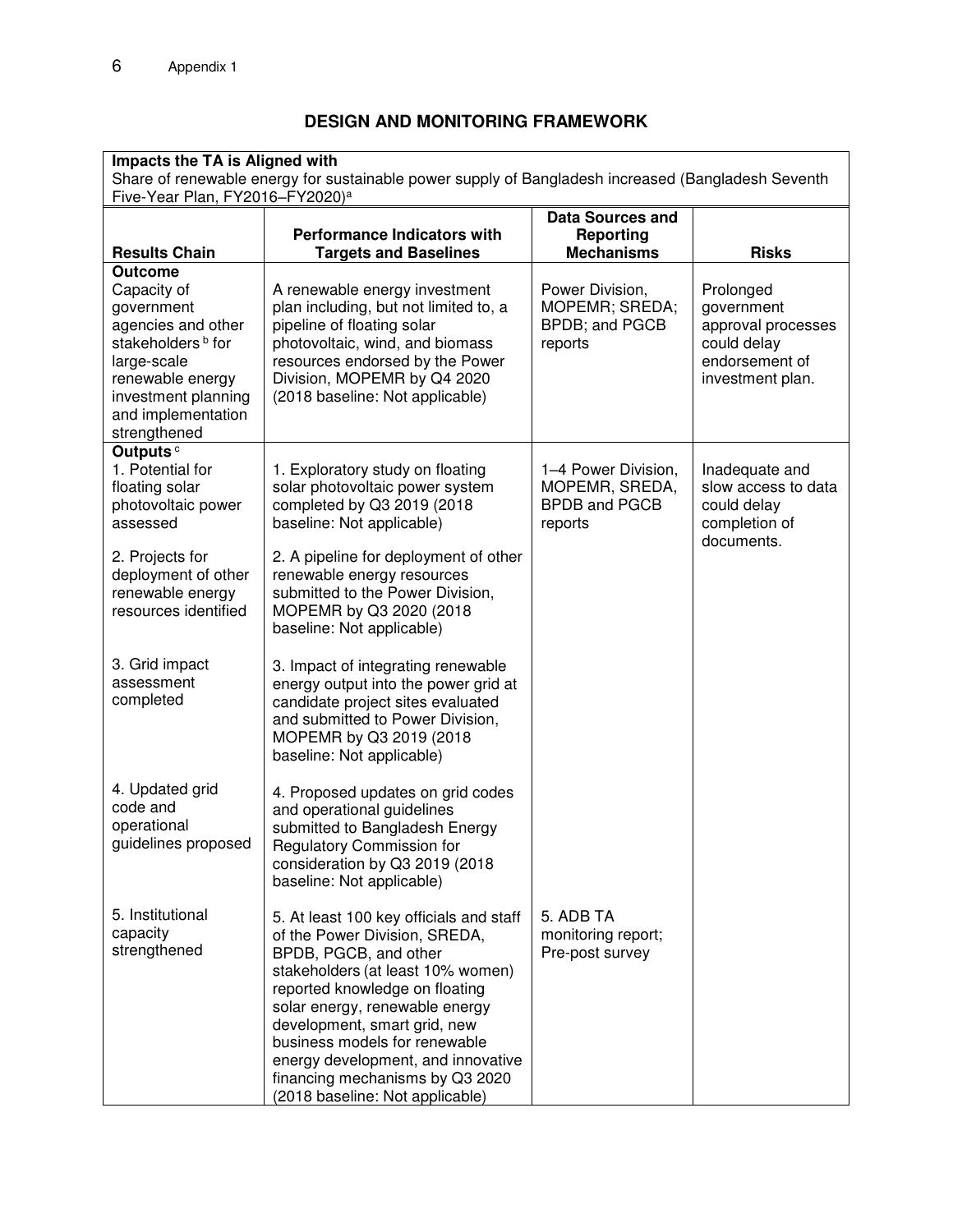### **Key Activities with Milestones**

### **1. Potential for floating solar photovoltaic power assessed**

- 1.1 Select consultants by Q4 2018.
- 1.2 Procure and install solar measurement masts by Q4 2018-Q1 2019.
- 1.3 Submit draft floating solar resource assessment report by Q2 2019.
- 1.4 Submit final floating solar resource assessment report by Q3 2019.
- 1.5 Submit draft investment plan covering ground-mounted and floating solar photovoltaic power systems by Q3 2019.
- 1.6 Submit final investment plan covering ground-mounted and floating solar photovoltaic power systems by Q4 2019.

### **2. Projects for deployment of other renewable energy resources identified**

- 2.1 Procure and install wind measurement meteorological masts by Q4 2018-Q1 2019.
- 2.2 Review existing wind, biomass, and other renewable energy resource assessment reports by Q2 2019.
- 2.3 Submit draft investment plan covering wind, biomass, and other renewable energy resources by Q3 2019.
- 2.4 Submit final investment plan covering wind, biomass, and other renewable energy resources by Q1 2020.

### **3. Grid impact assessment completed**

- 3.1 Select consultants by Q4 2018.
- 3.2 Procure information technology software for data collection by Q1 2019.
- 3.3 Submit draft grid impact study by Q2 2019.
- 3.4 Submit final grid impact study by Q3 2019.

### **4. Updated grid code and operational guidelines proposed**

- 4.1 Select consultants by Q4 2018.
- 4.2 Review the existing grid code and operational guidelines by Q1 2019.
- 4.3 Submit draft proposal of updating grid code and operational guidelines by Q2 2019.
- 4.4 Submit final proposal of updating grid code and operational guidelines by Q3 2019.

### **5. Institutional capacity strengthened**

5.1 Select consultants by Q4 2018.

- 5.2 Conduct training need assessment Q2 2019.
- 5.3 Submit draft training materials by Q4 2019.
- 5.4 Submit final training materials by Q4 2019.
- 5.5 Organize training, seminar, and workshops from Q1 to Q3 2020.

### **TA Management Activities**

TA fact-finding mission in July 2018.

Review mission twice a year starting from Q1 2019 until TA completion.

TA completion report prepared by Q4 2021.

#### **Inputs<sup>c</sup>**

Asian Clean Energy Fund under the Clean Energy Financing Partnership Facility: \$1,500,000 Clean Technology Fund: \$400,000

Note: The government will provide counterpart support in the form of data, counterpart staff, office space, and other in-kind contributions.

### **Assumptions for Partner Financing**

Not applicable

BPDB = Bangladesh Power Development Board, MOPEMR = Ministry of Power, Energy and Mineral Resources, PGCB

 $=$  Power Grid Company of Bangladesh,  $Q =$  quarter, SREDA  $=$  Sustainable and Renewable Energy Development Authority,  $TA = technical assistance$ .

- <sup>a</sup> Government of Bangladesh, Ministry of Planning. 2015. *Bangladesh Seventh Five-Year Plan, FY2016–FY2020.* Dhaka.
- b Other stakeholders will include other public power generation companies and private sector developers.
- $\degree$  Outputs 1, 3, 4, and 5 will be financed by the Asian Clean Energy Fund; and output 2 will be financed by the Clean Technology Fund.

Source: Asian Development Bank.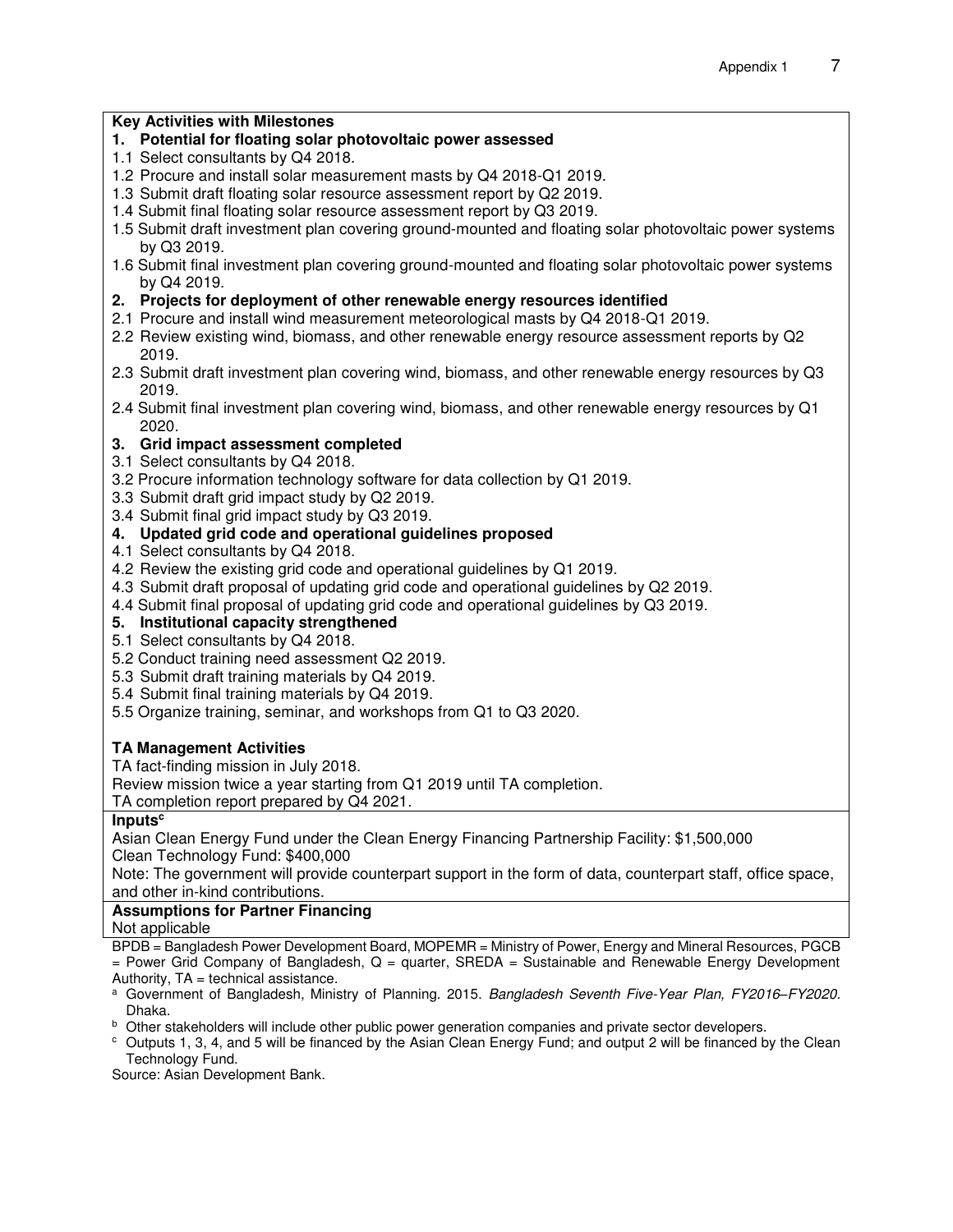## **COST ESTIMATES AND FINANCING PLAN**

(\$'000)

|    | Item<br><b>Amount</b>                                                    |                                                                   |          |
|----|--------------------------------------------------------------------------|-------------------------------------------------------------------|----------|
|    | A. Asian Clean Energy Fund <sup>a</sup> under the Clean Energy Financing |                                                                   |          |
|    | <b>Partnership Facility</b>                                              |                                                                   |          |
|    | $1_{\cdots}$                                                             | Consultants                                                       |          |
|    |                                                                          | Remuneration and per diem<br>а.                                   |          |
|    |                                                                          | International consultants<br>i.                                   | 725.20   |
|    |                                                                          | National consultants<br>ii.                                       | 221.65   |
|    |                                                                          | Out-of-pocket expenditures<br>b.                                  |          |
|    |                                                                          | International and local travel<br>İ.                              | 96.50    |
|    |                                                                          | ii.<br>Surveys                                                    | 80.00    |
|    |                                                                          | iii. Reports and communications                                   | 2.10     |
|    |                                                                          | iv. Miscellaneous administration and support costs <sup>c</sup>   | 2.25     |
|    | 2.                                                                       | Goods (purchase)                                                  | 145.00   |
|    | 3.                                                                       | Training, seminars, workshops, forum, and conferences             |          |
|    |                                                                          | Venue rental and related facilities<br>a.                         | 50.00    |
|    |                                                                          | b. Participants                                                   | 30.00    |
|    | 4.                                                                       | Contingencies                                                     | 147.30   |
|    |                                                                          | Subtotal (A)                                                      | 1,500.00 |
| В. |                                                                          | Clean Technology Fund <sup>b</sup>                                |          |
|    | $1_{-}$                                                                  | Consultants                                                       |          |
|    |                                                                          | Remuneration and per diem<br>a.                                   |          |
|    |                                                                          | International consultants                                         | 217.51   |
|    |                                                                          | National consultants<br>ii.                                       | 55.11    |
|    |                                                                          | b.<br>Out-of-pocket expenditures                                  |          |
|    |                                                                          | International and local travel<br>iii.                            | 27.30    |
|    |                                                                          | iv. Reports and communications                                    | 0.30     |
|    |                                                                          | Miscellaneous administration and support costs <sup>c</sup><br>v. | 0.90     |
|    | 2.                                                                       | Goods (purchase)                                                  | 65.00    |
|    | 3.                                                                       | Contingencies                                                     | 33.88    |
|    |                                                                          | Subtotal (B)                                                      | 400.00   |
|    |                                                                          | Total                                                             | 1,900.00 |

Note: The technical assistance is estimated to cost \$2,337,000, including contributions from the Asian Clean Energy Fund under the Clean Energy Financing Partnership Facility and the Clean Technology Fund, which are presented in the table above. The government will provide counterpart support in the form of data, counterpart staff, office space, and other in-kind contributions. The value of government contribution is estimated to account for 19% of the total technical assistance cost.

a Established by the Government of Japan and administered by the Asian Development Bank.

<sup>b</sup> Administered by the Asian Development Bank.

 $\degree$  This will cover passport and visa fees, medical costs, and other incidental travel expenses.

Source: Asian Development Bank estimates.